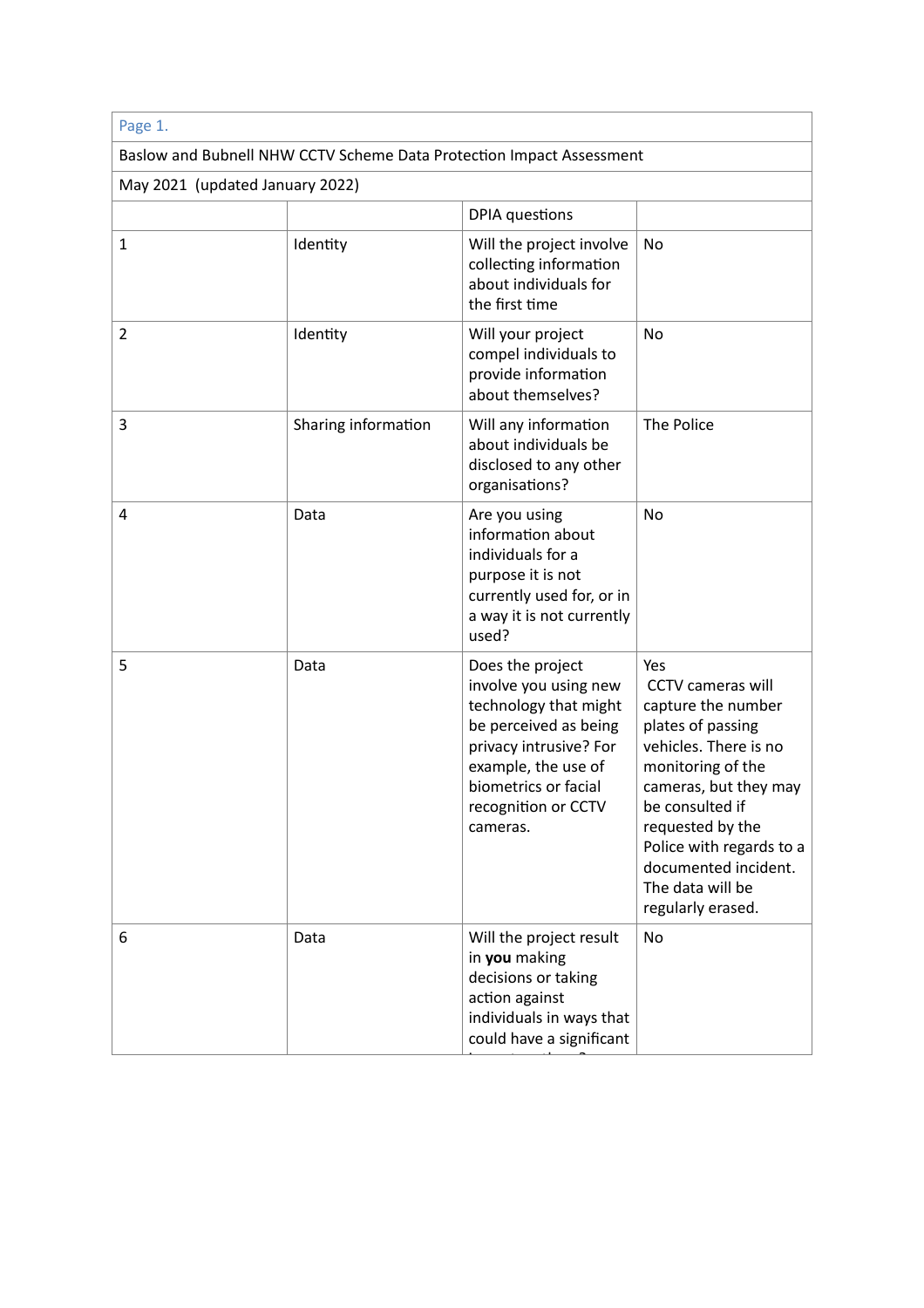| 7       | Data | Is the information<br>about individuals of a<br>kind particularly likely<br>to raise privacy<br>concerns or<br>expectations? For<br>example, health<br>records, criminal | <b>NO</b> |
|---------|------|--------------------------------------------------------------------------------------------------------------------------------------------------------------------------|-----------|
| Page 2. |      | records or other<br>information that<br>people would consider<br>to be private.                                                                                          |           |
| 8       | Data | Will the project require<br>you to contact<br>individuals in ways that<br>they may find<br>intrusive?                                                                    | No.       |

| 1. Describe the project - new<br>service or change to service            | Title of project:<br>What is the project?<br>What is the purpose of the<br>project?<br>Head of Service (insert name): | Baslow and Bubnell NHW<br>Village CCTV project<br>A CCTV project designed to<br>identify vehicles used in<br>criminality, and to pass this<br>information securely to the<br>Police by encrypted means<br>To prevent and reduce<br>criminality and detect crimes<br>NHW Coordinator:<br>Jon Rawlinson |
|--------------------------------------------------------------------------|-----------------------------------------------------------------------------------------------------------------------|-------------------------------------------------------------------------------------------------------------------------------------------------------------------------------------------------------------------------------------------------------------------------------------------------------|
| 2. Risk Assessment                                                       | Is there a high risk to personal<br>data? Please give details, refer to                                               | No                                                                                                                                                                                                                                                                                                    |
| 3. What personal and/or<br>sensitive personal data will<br>be collected? | What Personal Data be collected<br>(List all)<br>What sensitive personal data will<br>be collected (list all fields)  | None<br>Vehicle registration marks<br>only<br>None<br>Vehicle registration marks                                                                                                                                                                                                                      |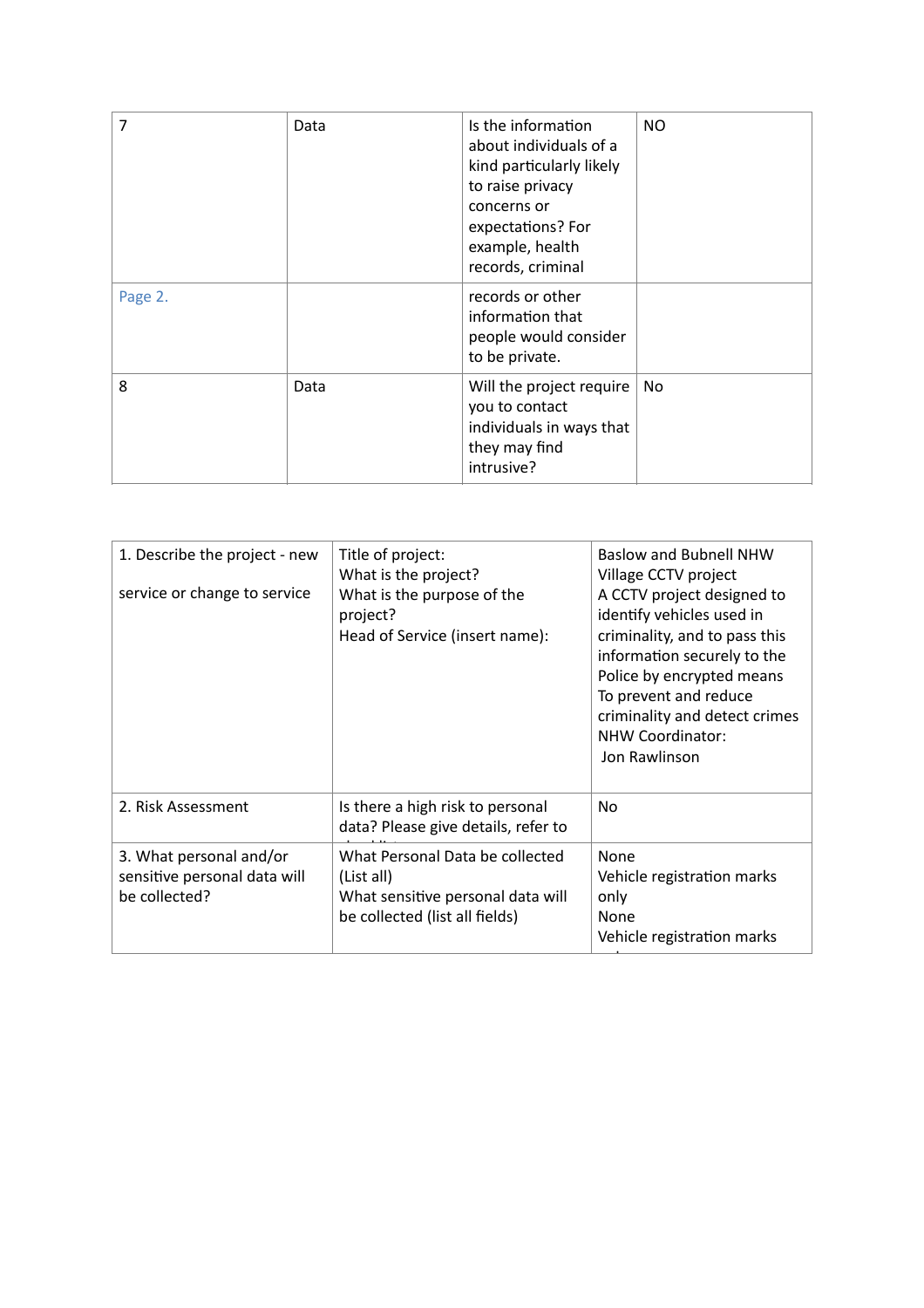| 4. Data Protection principles | What is the legal basis for<br>processing the data?<br>Is the data you will collect the<br>minimum necessary to achieve the<br>purpose of the project?                   | To prevent and detect crime.<br>It has been identified by the<br>NHW coordinator that there<br>is a need to introduce a CCTV<br>system in the village due to<br>an increase in serious and<br>acquisitive crime<br>Yes<br>The data collected will simply<br>be a vehicle registration<br>number. The data will be<br>passed to the Police securely<br>for their information and use<br>as appropriate.  |
|-------------------------------|--------------------------------------------------------------------------------------------------------------------------------------------------------------------------|---------------------------------------------------------------------------------------------------------------------------------------------------------------------------------------------------------------------------------------------------------------------------------------------------------------------------------------------------------------------------------------------------------|
|                               |                                                                                                                                                                          |                                                                                                                                                                                                                                                                                                                                                                                                         |
| Page 3.                       |                                                                                                                                                                          |                                                                                                                                                                                                                                                                                                                                                                                                         |
|                               | How will the accuracy of the data<br>be checked?                                                                                                                         | The accuracy of the data will<br>be thoroughly checked by the<br>experienced NHW<br>coordinator. Should there be<br>any accuracy issues then this<br>will be made known to the<br>Police.                                                                                                                                                                                                               |
|                               | How long will you retain the data<br>collected for?<br>(The retention period may be<br>defined by law, if not you should<br>only retain data as long as is<br>necessary) | Each piece of data will be<br>retained only as long as is<br>absolutely necessary before<br>being deleted securely.                                                                                                                                                                                                                                                                                     |
|                               | What measures are in place to<br>ensure the data is held securely?                                                                                                       | All data will be stored on a<br>designated computer only<br>used for this purpose, which<br>is accessed only by the NHW<br>coordinator. The computer is<br>protected by a sophisticated<br>anti-virus. When not in use<br>the computer is stored in a<br>safe. No other persons have<br>access to the computer in<br>question. All data will be<br>transferred in an encrypted<br>format to the Police. |